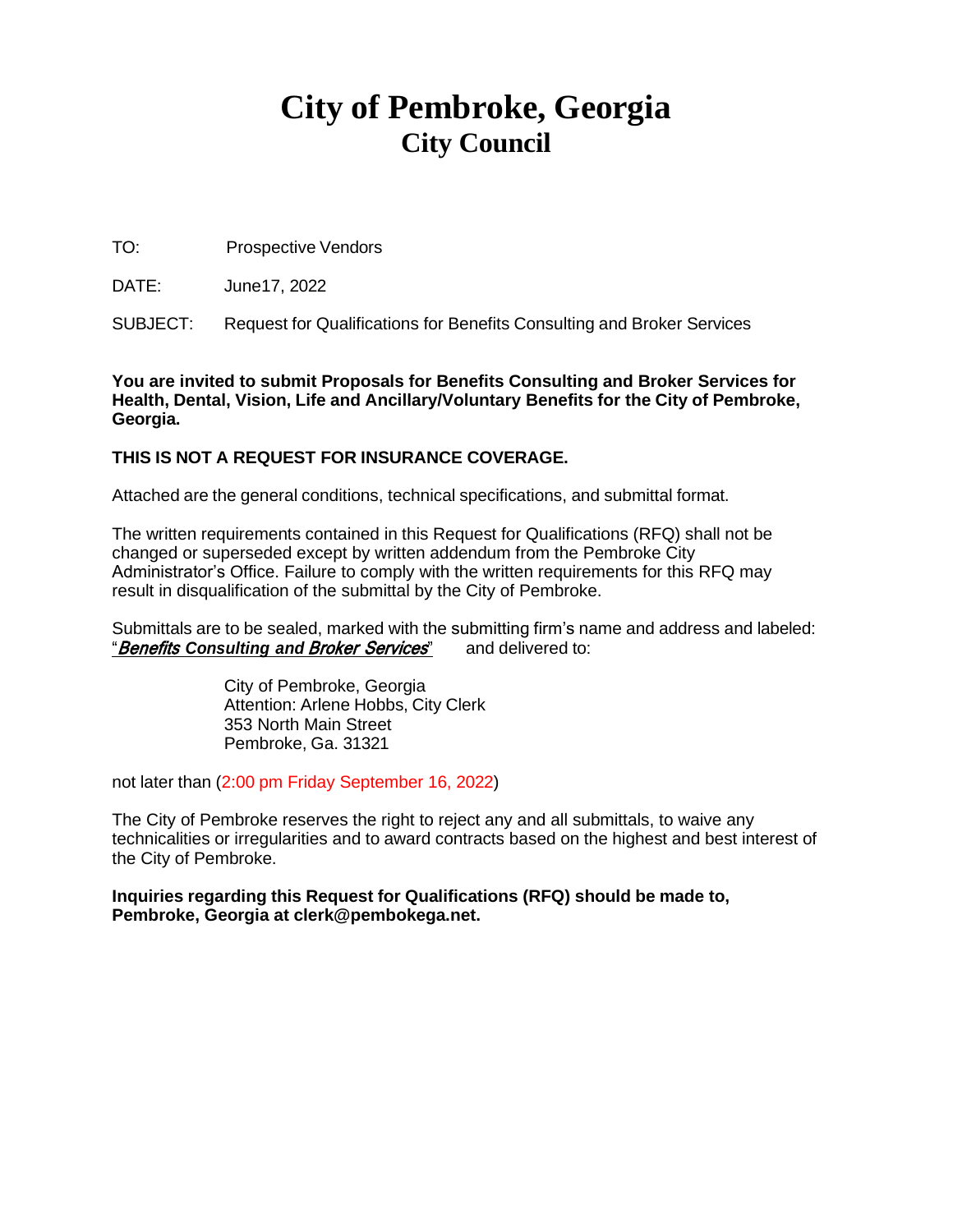# **City of Pembroke**

# **REQUEST FOR QUALIFICATIONS**

# **Benefits Consulting and Brokerage Services June 17, 2022**

#### **SECTION I - REQUEST FOR QUALIFICATIONS OVERVIEW**

#### A. PURPOSE

**The purpose of this Request for Qualifications (RFQ) is to seek qualified brokers to assist the City of Pembroke with strategically planning, designing, negotiating and implementing the best coverage and cost for selective employee benefit programs to include Health, Dental, Vision, Life and Ancillary/Voluntary Benefits.**

#### **THIS IS NOT A REQUEST FOR INSURANCE COVERAGE.**

#### B. INFORMATION TO OFFERORS

1. RFQ TIMETABLE The anticipated schedule for the RFQ is as follows:

RFQ Available **June 17, 2022**

Deadline for questions **September 2, 2022**

Submittal deadline **2:00pm Friday September 16, 2022**

2. BID SUBMISSION:

> One **(1)** original and three **(3)** copies of the complete signed submittal must be received no later than (2:00pm Friday September 17, 2022. Proposals must be submitted in a sealed envelope stating on the outside, the submitting firm name, address, and title (Benefits Consultant and Broker Services) to:

# **City of Pembroke, Georgia**

**Attention: Arlene Hobbs, City Clerk 353 North Main Street Pembroke, GA 31321**

Hand delivered copies may be delivered to the above physical address ONLY between the hours of (8:30am) and (4:30pm) ET, (Monday) through (Friday), excluding holidays/Furlough Days observed by the City of Pembroke.

Submitting firms are responsible for informing any commercial delivery service, if used, of all delivery requirements and for ensuring that the required address information appears on the outer wrapper or envelope used by such service.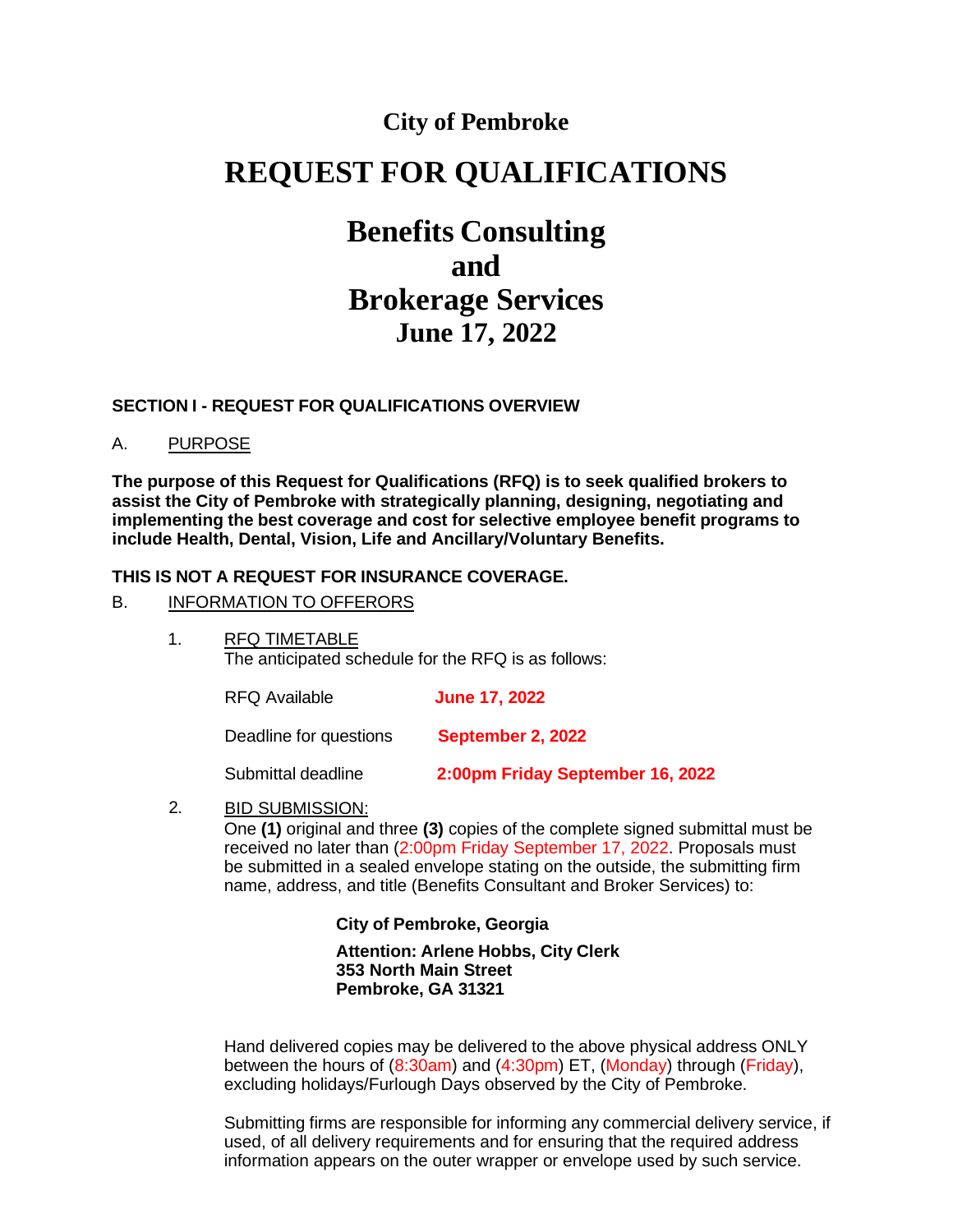The Submittal must be signed by a company officer who is legally authorized to enter into a contractual relationship in the name of the submitting firm.

# 3. CONTACT PERSON:

Submitting firms are encouraged to contact Arlene Hobbs at [clerk@pembrokega.net](mailto:clerk@pembrokega.net) with questions on the RFQ requirements. All questions that arise prior to the DEADLINE FOR QUESTIONS due date shall be directed to the contact person in writing via facsimile or email. Any unauthorized contact shall not be used as a basis for responding to this RFQ and may result in the disqualification of the prospective vendor's submittal.

# 4. ADDITIONAL INFORMATION/ADDENDA

The City of Pembroke will issue responses to inquiries and any other corrections or amendments it deems necessary in written addenda issued prior to the due date. Submitting firms should not rely on any representations, statements, or explanations other than those made in this RFQ or in any addendum to this RFQ. Where there appears to be a conflict between the RFQ and any addenda issued, the last addendum issued will prevail.

#### *Offerors must acknowledge any issued addenda by including Attachment B -Addenda Acknowledgement with the submittal. Proposals which fail to acknowledge the* offeror's *receipt of any addendum will result in the rejection of the offer if the addendum contains information which* substantively changes the Owner's requirements

5. LATE SUBMITTAL, LATE MODIFICATIONS AND LATE WITHDRAWALS Submittals received after the due date and time will not be considered. Modifications received after the due date will not be considered. The City of Pembroke Government assumes no responsibility for the premature opening of a proposal not properly addressed and identified, and/or delivered to the proper designation.

#### 6. REJECTION OF PROPOSALS

The City of Pembroke may reject any and all proposals and reserves the right to waive any irregularities or informalities in any proposal or in the submittal procedure.

#### *Submittals received after said time or at any place other than the time and place as stated in the notice will not be considered.*

# 7. MIMINUM RFQ ACCEPTANCE PERIOD Proposals shall be valid and may not be withdrawn for a period of 60 days from the date specified for receipt of proposals.

#### 8. NON-COLLUSION AFFIDAVIT

By submitting a Proposal, the offeror represents and warrants that such proposal is genuine and not a sham or collusive or made in the interest or in behalf of any person not therein named and that the offeror has not directly or indirectly induced or solicited any other offeror to put in a sham proposal, or any other person, firm or corporation to refrain from submitting and that the offeror has not in any manner sought by collusion to secure to that offeror any advantage over any other offeror.

By submitting a proposal, the offeror represents and warrants that no official or employee of the City of Pembroke Government has, in any manner, an interest,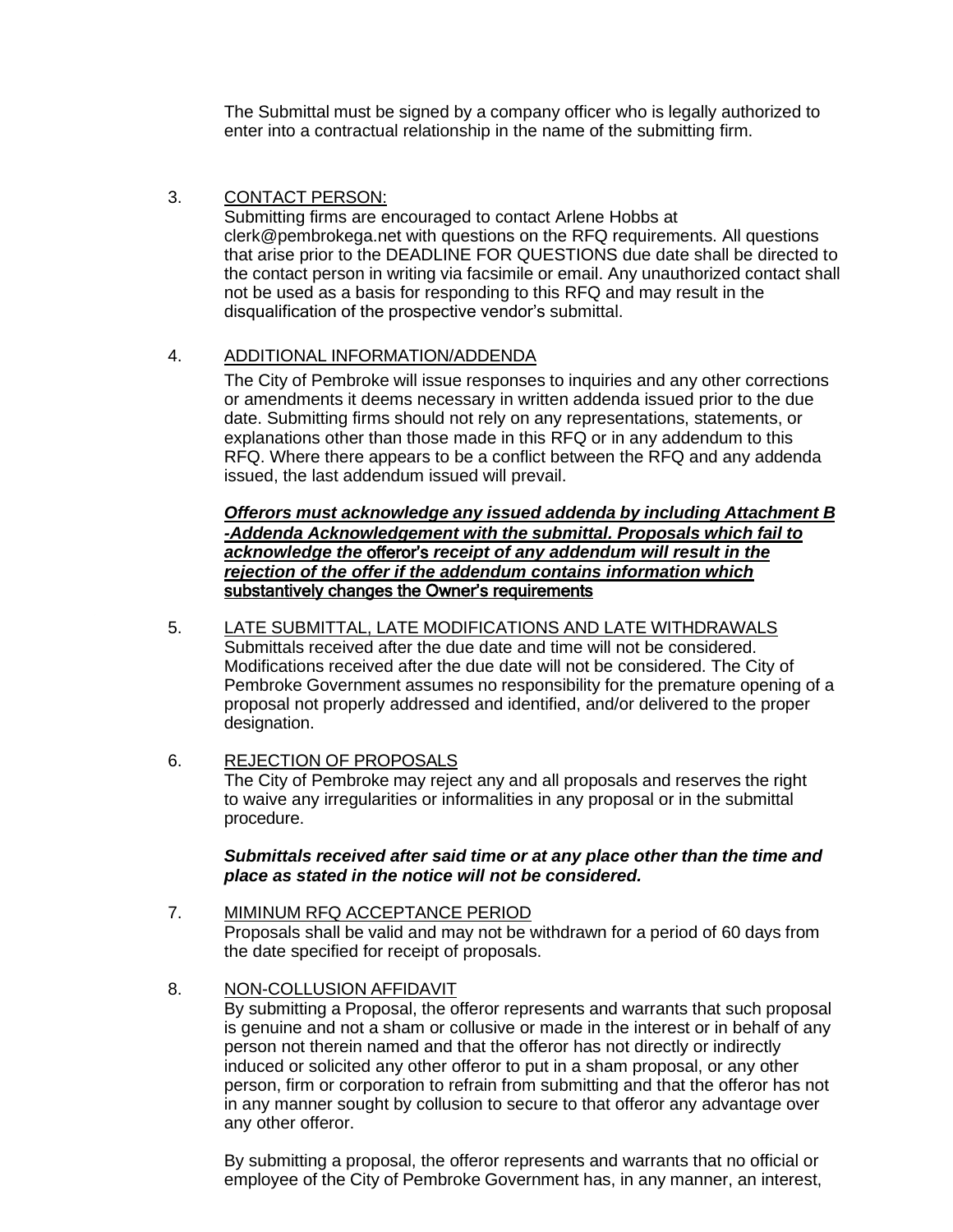directly or indirectly in the proposal or in the contract which may be made under it, or in any expected profits to arise there from.

9. COST INCURRED BY OFFERORS All expenses involved with the preparation and submission of the RFQ to the City of Pembroke, or any work performed in connection therewith is the responsibility of the offeror(s).

#### 10. RFQ OPENING

Submitted proposals will not be opened or read aloud publicly. A list of names of firms providing qualifications may be obtained from city clerk, after the due date and time stated herein.

#### C. GENERAL PROCUREMENT INSTRUCTIONS

- 1. The City of Pembroke must receive all proposals not later than the date and time listed on the cover sheet of this proposal. Proposals must be sealed with " **Benefits Consulting and Brokerage Services**" clearly marked on the outside of the envelope. **Four (4) copies of the proposal must be received from each offeror (1 original, 3 copies)**. Each proposal must be signed and dated by an official authorized to bind the firm. Late proposals will not be considered for award. Electronic proposals (fax, email, etc.) will not be considered.
- 2. Proposals will be evaluated according to completeness, content, experience with similar projects, ability of the broker and its staff. The award of a contract to one broker does not mean that the other proposals lacked merit, but that, all factors considered, the selected proposal was deemed to provide the best value to the City.
- 3. Brokers are cautioned that this is a request for offers, not a request to contract and the City reserves the unqualified right to reject any and all offers when such rejection is deemed to be in the best interest of the City.
- 4. Elaborate proposals in the form of brochures or other presentations beyond that necessary to present a complete and effective proposal are not desired.
- 5. Any costs incurred by broker in preparing or submitting offers are the broker's sole responsibility; the City of Pembroke will not reimburse any broker for any costs incurred prior to award.
- 6. Proposals must be submitted in accordance with the requirements of the RFQ. Failure to include any required information may cause rejection of the proposal.
- 7. All respondents must complete the forms "References", "Execution of Proposal" and "Addenda Acknowledgement" and submit these forms with their proposal. Failure to complete and return these forms will automatically disqualify a respondent.

# **SECTION II - GENERAL CONDITIONS**

# **A. Purpose:**

The purpose of this Request for Qualifications (RFQ) is to seek qualified brokers to assist the City of Pembroke with strategically planning, designing, and negotiating the best coverage and cost for selective employee benefit programs. The City has approximately **38** full-time employees. The City of Pembroke is constantly competing to recruit and retain the best employees possible. Our leadership is looking to ensure we have financially competitive and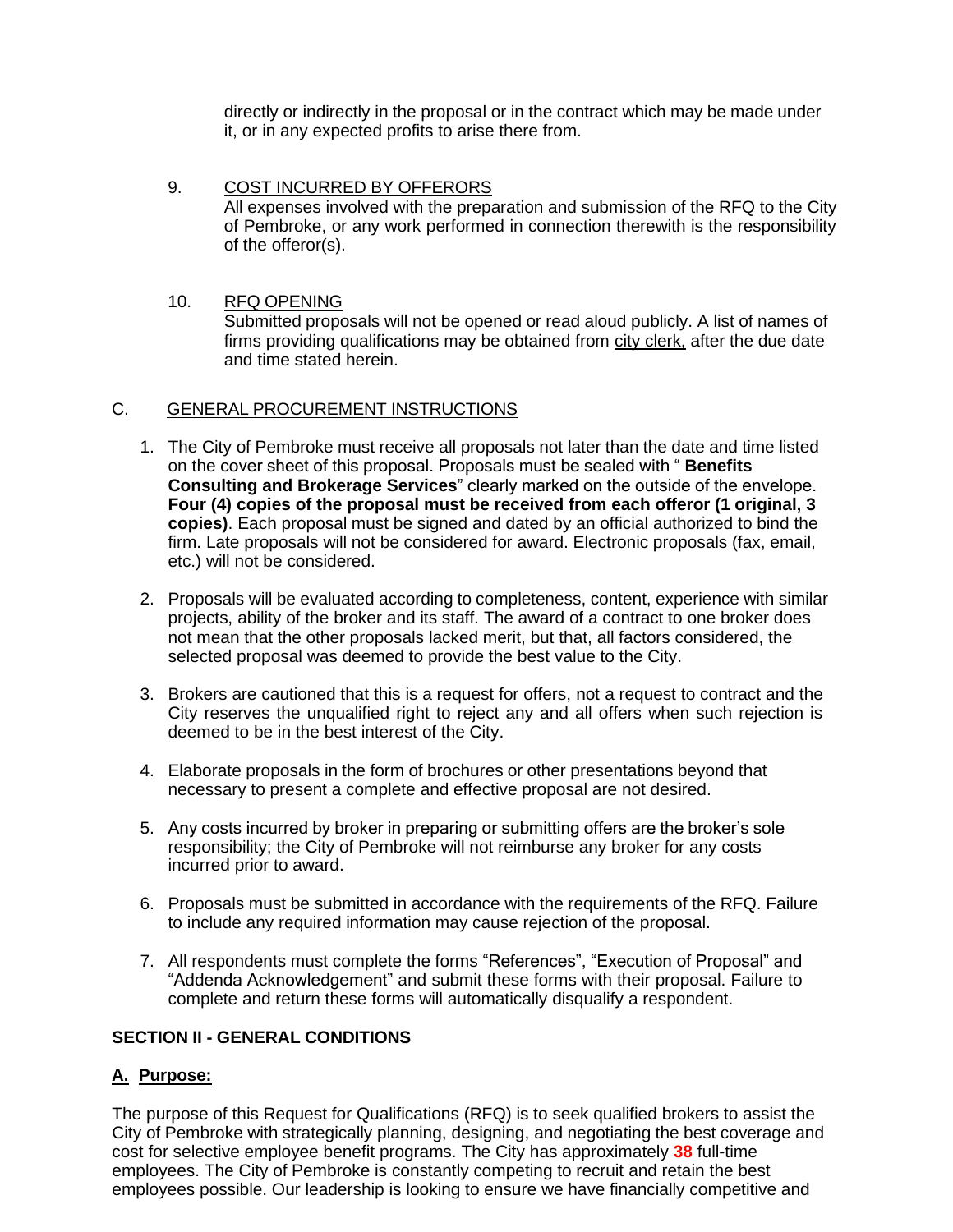affordable benefit programs to offer our employees.

# **B. Contract Period:**

**Any contract resulting from this proposal shall be effective beginning on the first of the month following consultant/broker selection resulting from this RFQ but in no case any later than (Date). It is the intent of the City of Pembroke to continue services for four additional one-year extensions should it remain in the best interest of the city and its employees to retain said services.**

# **C. Respondent Qualifications:**

The City of Pembroke requires qualified respondents to this RFQ to be Licensed Brokers in the **State** 

of Georgia that are independent and not affiliated with any insurance company, third party administrative agency or provider network. The brokerage firm must have not less than **5** years' experience in providing brokerage services to employers with at least **100** employees. Experience in the provision of brokerage services to public sector employers is preferred but not required.

# **D. Scope of Work:**

Provision of consulting and brokerage services to the City of Pembroke for employee benefit programs including health, dental, vision, life and ancillary/voluntary benefits under any agreement ensuing from this proposal will entail the following, at a minimum:

- 1. Auditing resulting contracts for accuracy of coverage, terms and conditions
- 2. Assisting with annual benefits renewals, including negotiation of changes in contracts
- 3. Assisting the City in determining specifications for future insurance coverage
- 4. Marketing the City's desired insurance package through identification of appropriate carriers, analysis of proposals, provisions of recommendations, and assistance in contract negotiation
- 5. Preparing, disseminating, and analyzing bid packages in accordance with City specifications, should formal bidding of insurance packages be deemed necessary
- 6. Reviewing the employee benefit package for quality of benefits provided, cost effectiveness, competitiveness and plan administration on an annual basis.
- 7. Providing strategies for managing and controlling future costs, including but not limited to medical and prescription drug claims and wellness programs.
- 8. Monitor ongoing contracts, including third part administrators, to ensure contract compliance.
- 9. Analyzing claims history and insurance utilization at least quarterly.
- 10. Providing information on employee benefit issues, trends and proposed or new legislation
- 11. Meeting with the Board of Commissioners and City administrative staff as needed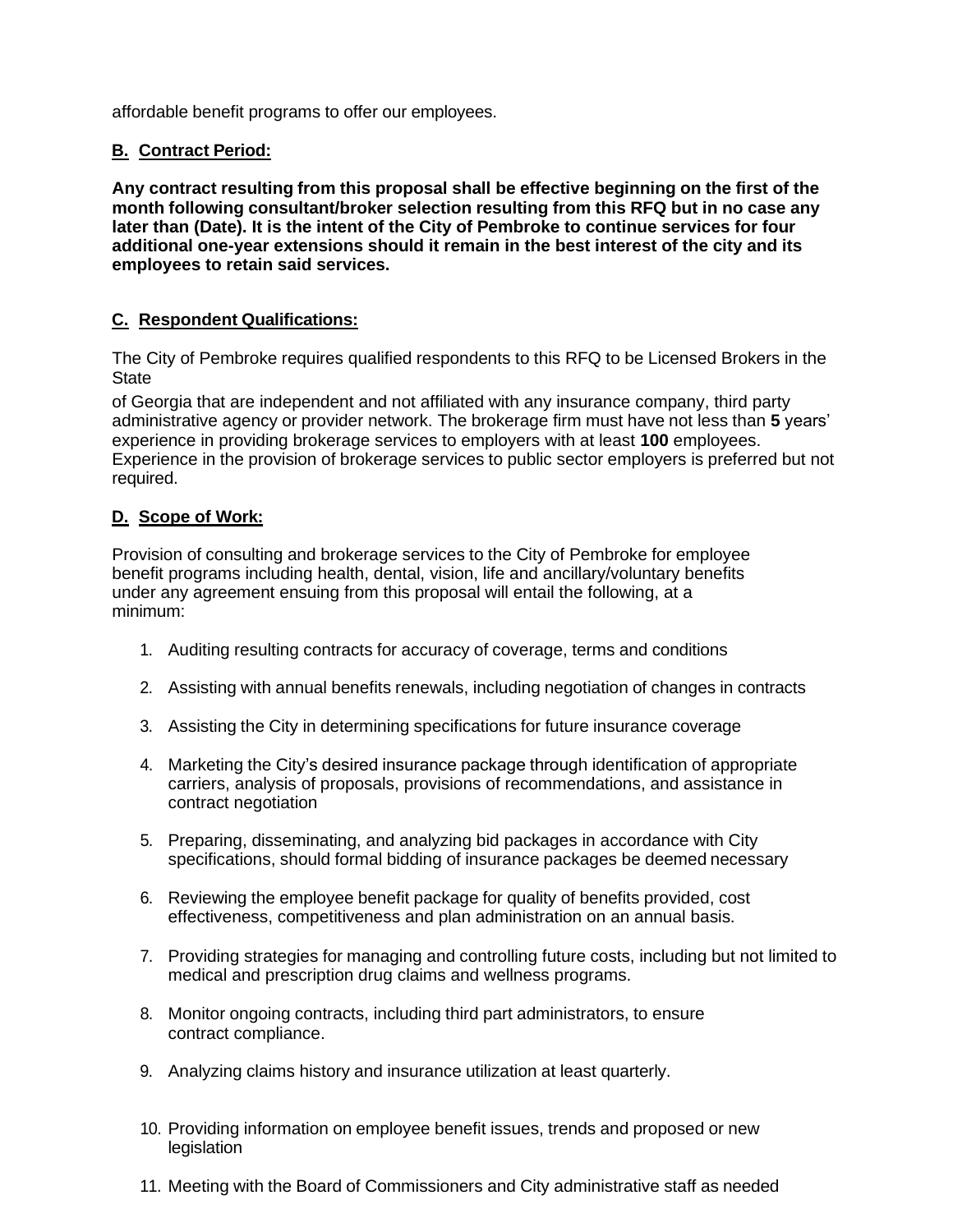- 12. Assisting in the design of employee benefits communications and participating in Benefit Fairs and annual enrollment process
- 13. Providing a key contact person to be available to answer questions and resolve issues that arise during the year regarding employee benefits, contract administration, and service provisions
- 14. Evaluating various insurance products submitted for consideration by insurance carriers
- 15. Perform other related consultation services as needed or requested.

#### E. **Vendor Proposal Requirements**:

The proposal response must clearly demonstrate the required qualifications, expertise, competence and capability of the vendor. Please provide a concise description of your firm's ability to provide the services required in the *Scope* of this document. Costs incurred by firms responding to this RFQ are solely their responsibility. Additionally, please include the answers to the following questions (Address each by number):

- 1. Describe your organizational structure (i.e. publicly held corporation, partnership, etc.).
- 2. Confirm that you are a licensed broker in the State of Georgia and provide documentation. Confirm that you serve as a broker, independently, and are not employed by any insurance company, third party administrative agency or provider network.
- 3. Briefly describe your company's organization, philosophy, and management. Also, please provide a brief company history.
- 4. Describe your contractual relationships, if any, with organizations or entities necessary to your proposal's implementation (i.e. actuarial services, data information services, etc.).
- 5. How long has your organization been providing brokerage services?
- 6. How many public sector clients does your firm currently provide brokerage services to?
- 7. What is your firm's scheme of communication and customer service interaction with clients?
- 8. Please provide a list of four verifiable public sector references, all of whom are able to comment of your organization's relevant experience. Please include group name, contact name, and telephone number.

Please furnish:

- 1. Services you provided
- 2. Benefit programs addressed
- 3. Time period covered
- 4. Number of covered employees
- 5. Contact name and phone number

It is the vendor's responsibility to provide valid reference information and the City of Pembroke reserves the right to use reference checks in its evaluation of proposals.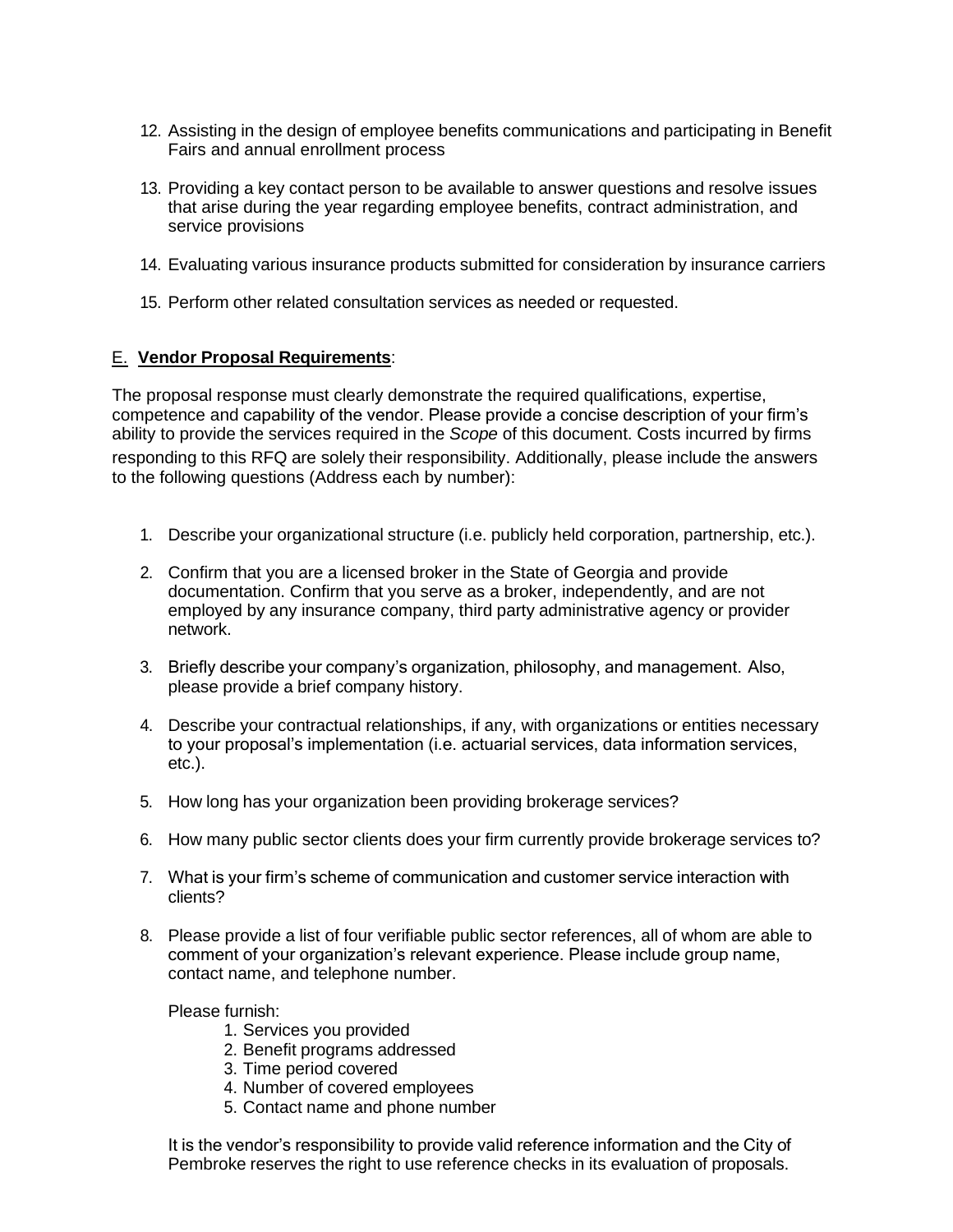- 9. Indicate the method of service provision your organization would utilize in implementing your proposal (i.e. individual broker, individual broker with supporting back up, team of brokers). Please provide resumes of individual brokerage staff that would provide services to the City of Pembroke. Include a brief professional history for each individual and how they are qualified to provide services to the City of Pembroke.
- 10. Briefly describe the level of service and support provided to the City of Pembroke by your broker(s) on a day-to-day basis.
- 11. How does your firm provide continuing education to ensure that each broker is educated on current market trends and legislative developments? How is this information communicated to your clients?
- 12. Describe how you build an understanding of the direction and priorities of the City of Pembroke employee benefit program and how you would utilize this information to recommend changes and project future trends.
- 13. Detail how your organization assists clients in developing a strategic benefit plan.
- 14. Describe how your organization utilizes claims data and how your approach to data analytics could benefit the city.
- 15. Describe your organization's strategy for managing plan costs, both short-term and longterm.
- 16. Describe your organization's strategy for controlling prescription drug costs.
- 17. Describe your organization's approach to wellness programs and your strategy for improving members' health.
- 18. Describe your organization's anticipated involvement in the annual renewal process. Include information regarding process timeframes, negotiation of rates and vendor selection. NOTE: the City of Pembroke's current plan year for benefits is January 1, 2023
- 19. How does your firm assist the City of Pembroke in developing plan specifications? Explain your process for providing plan recommendations to your clients.
- 20. Explain the process your organization would utilize to assist the City of Pembroke in selecting an insurance vendor. How would your company's experience and expertise benefit the City of Pembroke in this process?
- 21. Please provide a list of the vendors you have relationships within regard to health, disability, life, supplemental health, vision, and dental insurance plans.
- 22. Describe how your organization strives to streamline enrollment and benefit administration for your clients. Include any services you provide for automation of the benefit process (i.e., electronic capabilities, outsourcing options). Attach any associated costs for these services on a separate fee schedule.
- 23. Detail how you develop a benefit communication strategy with your clients. Include what tools or resources you have available to assist your clients in effectively communicating not only the specific plan details but also the value of the benefits offered?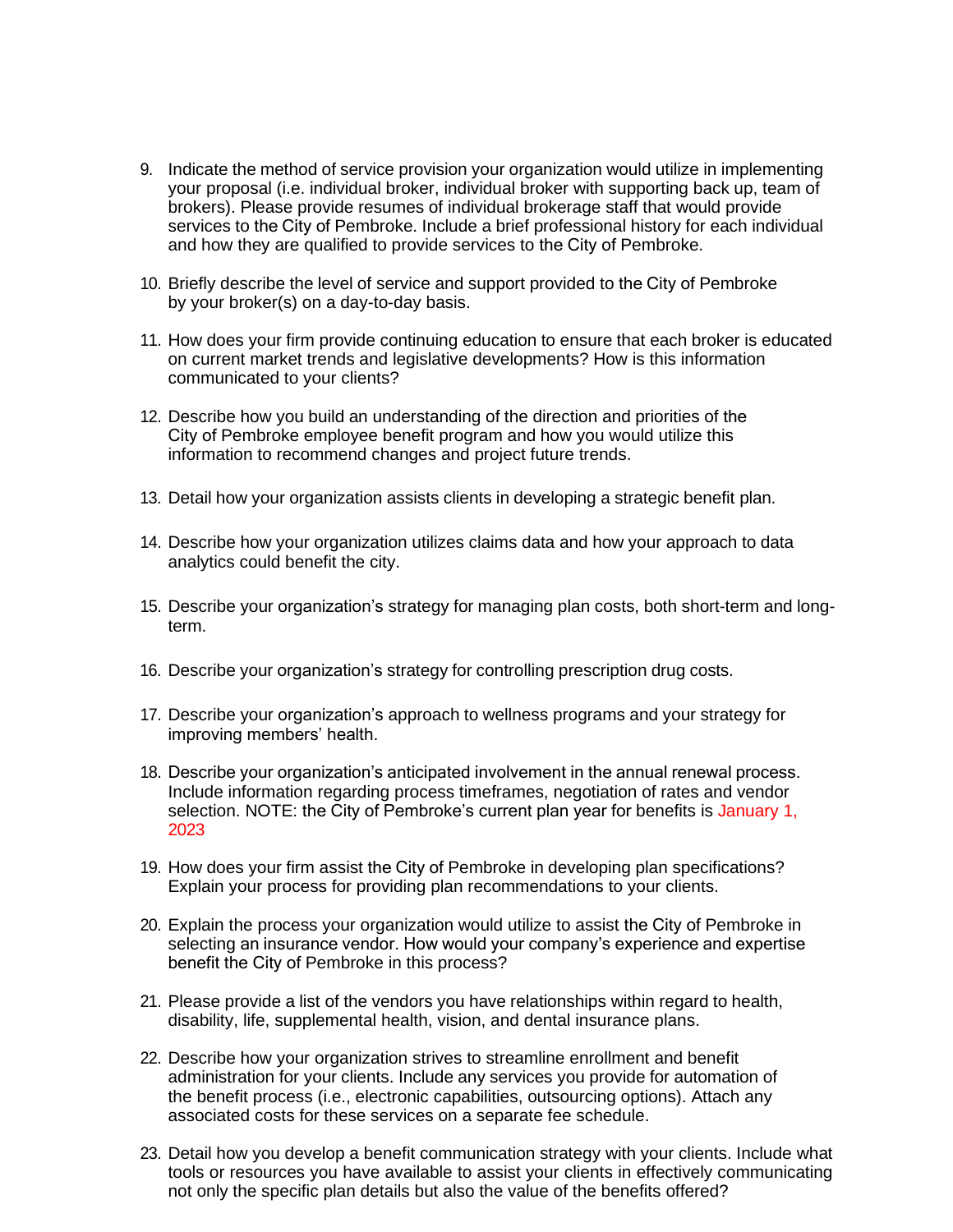- 24. What training resources does your organization provide to assist your clients in educating and training their benefit staff?
- 25. What makes your organization unique from other organizations that may submit proposals for the City of Pembroke's consideration?
- 26. Provide any additional information regarding your organization or services that you feel would be beneficial in helping the City of Pembroke to select a benefits broker.
- 27. Please detail your administrative capabilities on benefits plan compliance issues

# **F. Criteria for Evaluation:**

All proposals will be evaluated according to, but not necessarily limited to, the following:

- Your firm's indicated ability to provide a level of service sufficient to meet the City's needs, as stated in your response to item 4. (Scope of Services) and 5. (Vendor Proposal Requirements).
- Extent and success of previous work your firm has provided to organizations similar in nature and size to the City of Pembroke, as determined by the City of Pembroke's contact with listed references.
- The proposal itself as an example of your firm's work product.
- Qualifications/experience of key personnel to be assigned to the project.
- Adherence to RFQ requirements, including completion of all required forms; provision of all requested information; adequacy of responses, and return of the RFQ by the stated deadline.

# **G. Pricing:**

**Please describe the compensation that your firm would receive for broker services to** the City of **Pembroke either from the insurance provider or the directly from** the City of **Pembroke. This would include any PEPM (per employee per month), % of premium, or flat fee by line of coverage and services provided (wellness, technology subsidies, FSA, COBRA, etc.). Benefits include:**

- **Medical**
- **Pharmacy**
- **Telemedicine**
- **Life Insurance**
- **Dental**
- **Vision**
- **Short Term Disability**
- **Long Term Disability**
- **Voluntary (AFLAC) Products**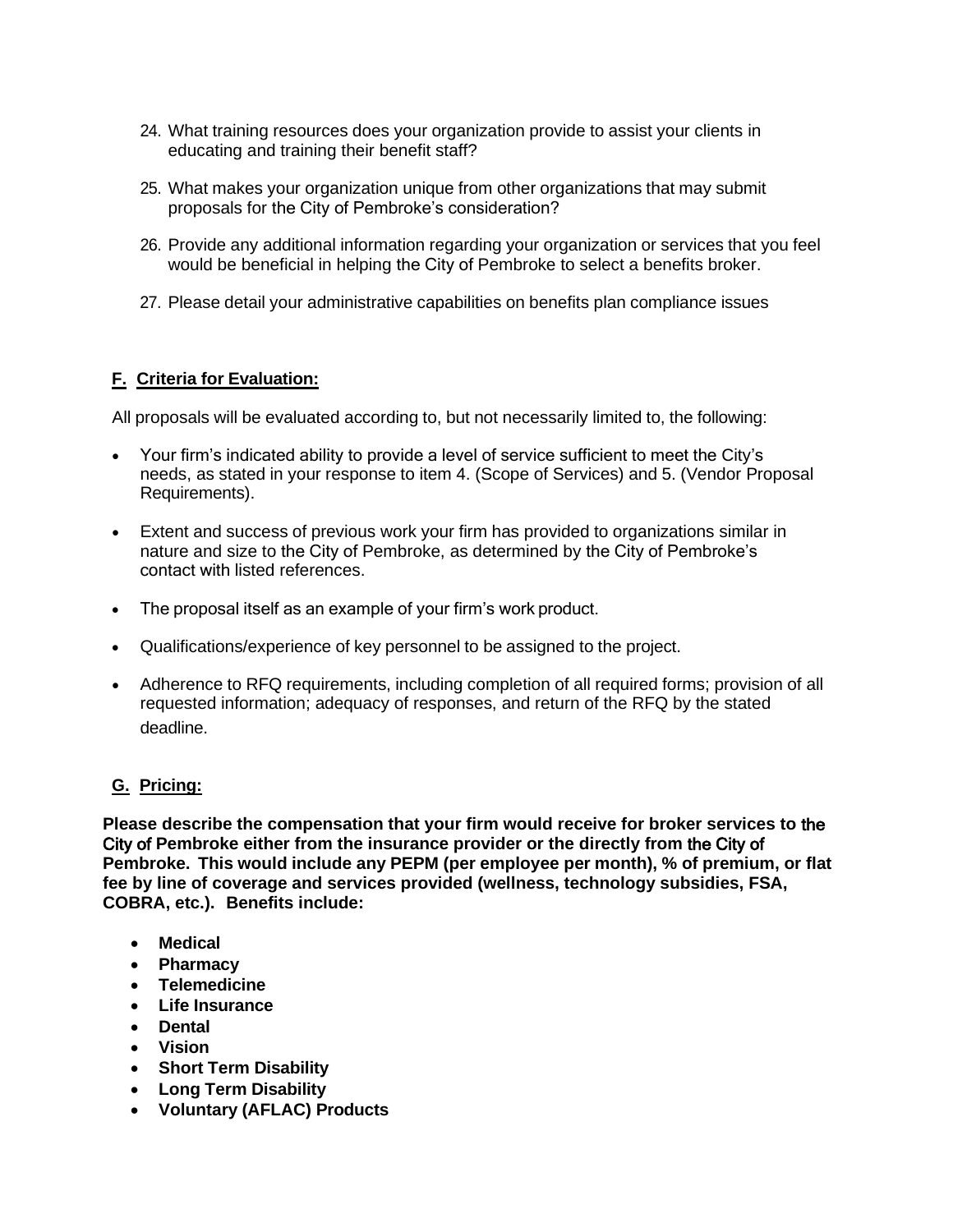#### **H. Oral Presentations:**

**During the evaluation process, the City of Pembroke may at its discretion, request oral presentations from any or all respondents for the purpose of clarification or amplifying the materials presented. However, respondents are cautioned that the City is not required to request clarification; therefore, all proposals should be complete and reflect the most favorable terms available from the broker.**

#### **I. Final Selection:**

Following review of all qualified proposals, selection of a suitable vendor, and preliminary contract negotiations, a recommendation will be made to the City of Pembroke Council. Following approval, the City will complete contract negotiations. The selected vendor should be prepared to commence working on the employee benefit package immediately following contract execution.

**Note**: the City of Pembroke reserves the right to accept the response that is determined to be in the best interest of the City and its employees. The City reserves the right to reject any and or all proposals.

**COMPANY** NAME

#### **REFERENCES**

PROPOSALS MUST LIST FOUR (4) PUBLIC SECTOR REFERENCES FOR WHOM SIMILAR WORK HAS BEENPERFORMED DURING THE PAST THREE (3) YEARS.

| (1) | <b>CLIENT NAME</b>      |  |
|-----|-------------------------|--|
|     | <b>ADDRESS (Street)</b> |  |
|     | ADDRESS (City, St, Zip) |  |
|     | <b>CONTACT NAME</b>     |  |
|     | <b>TELEPHONE/E-MAIL</b> |  |
|     |                         |  |
| (2) | <b>CLIENT NAME</b>      |  |
|     | <b>ADDRESS (Street)</b> |  |
|     | ADDRESS (City, St, Zip) |  |
|     |                         |  |
|     | <b>CONTACT NAME</b>     |  |
|     | <b>TELEPHONE/E-MAIL</b> |  |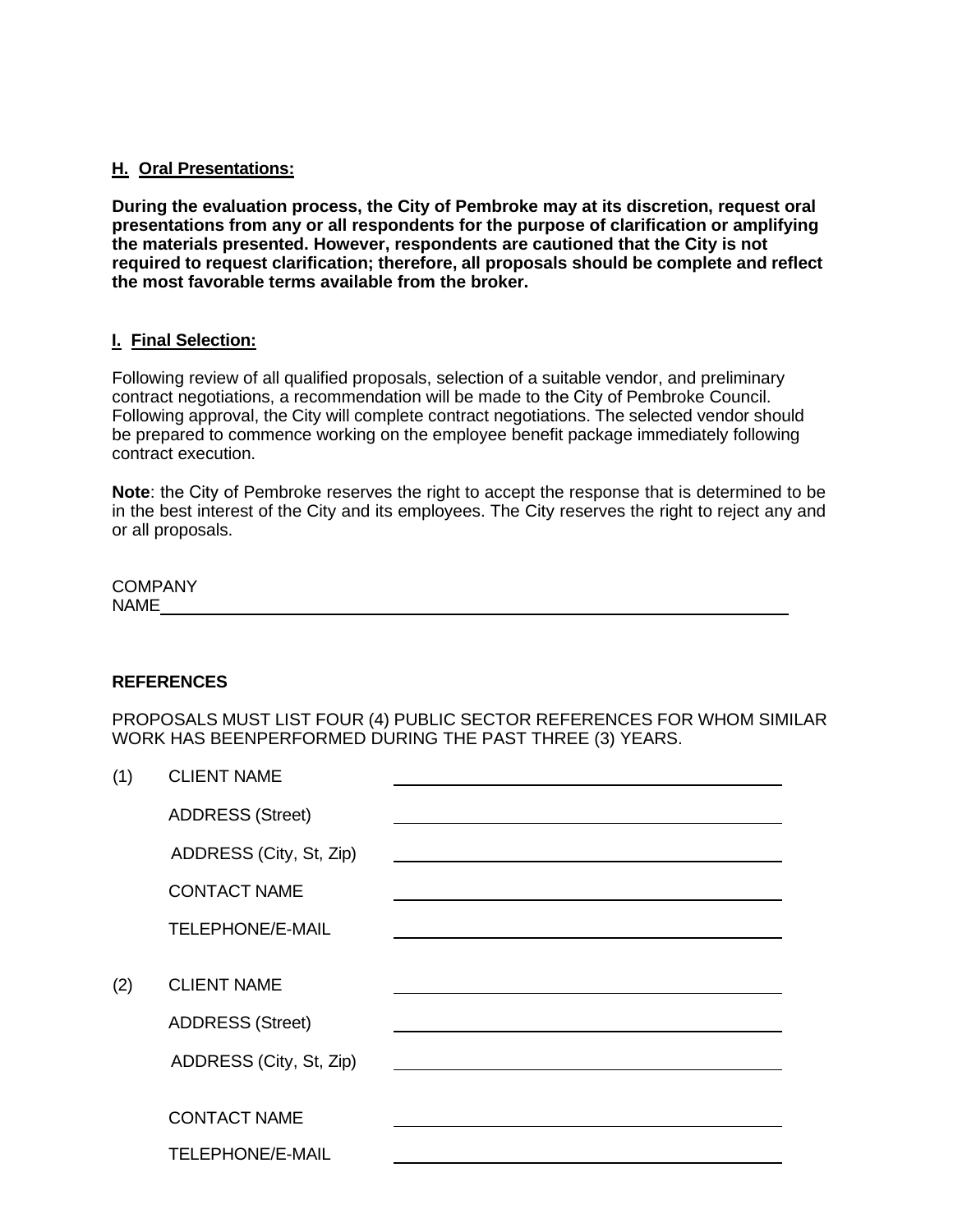| (3) | <b>CLIENT NAME</b>      |  |
|-----|-------------------------|--|
|     | <b>ADDRESS (Street)</b> |  |
|     | ADDRESS (City, St, Zip) |  |
|     | <b>CONTACT NAME</b>     |  |
|     | <b>TELEPHONE/E-MAIL</b> |  |
|     |                         |  |
|     |                         |  |
| (4) | <b>CLIENT NAME</b>      |  |
|     | <b>ADDRESS (Street)</b> |  |
|     | ADDRESS (City, St, Zip) |  |
|     | <b>CONTACT NAME</b>     |  |
|     | <b>TELEPHONE/E-MAIL</b> |  |

**THIS PAGE MUST BE COMPLETED AND SUBMITTED AS A PART OF YOUR PROPOSAL.**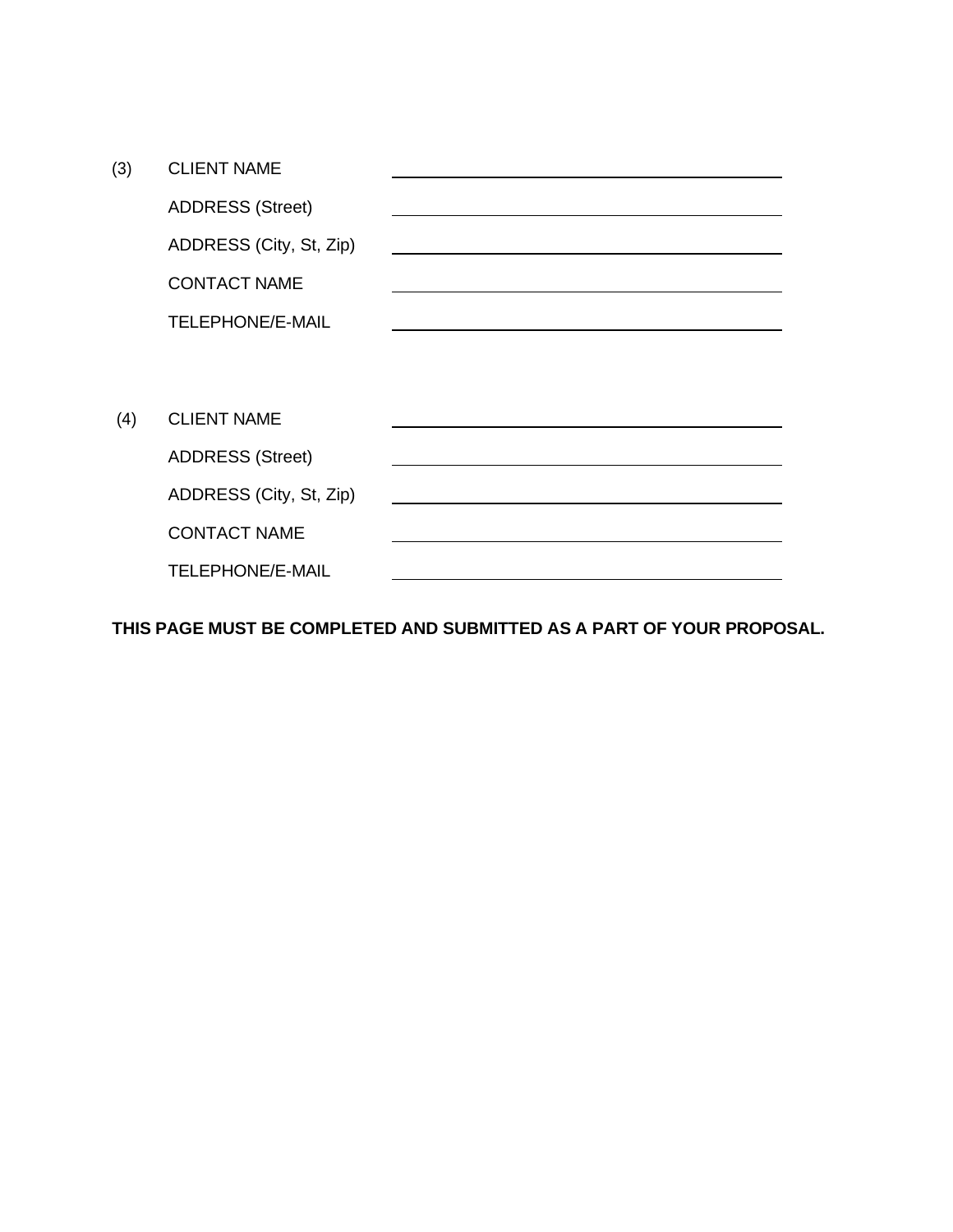#### **EXECUTION OF PROPOSAL**

DATE:

| The potential Contractor certifies the following by placing an "X" in all blank spaces: |  |  |
|-----------------------------------------------------------------------------------------|--|--|
|                                                                                         |  |  |

| That this proposal was signed by an authorized representative of the firm.                                                                                                                                                                                                                                                          |             |  |  |  |
|-------------------------------------------------------------------------------------------------------------------------------------------------------------------------------------------------------------------------------------------------------------------------------------------------------------------------------------|-------------|--|--|--|
| That the potential Contractor has determined the cost and availability of all<br>materials and supplies associated with performing the services outlined herein.                                                                                                                                                                    |             |  |  |  |
| That all labor costs associated with this project have been determined, including<br>all direct and indirect costs.                                                                                                                                                                                                                 |             |  |  |  |
| That the potential Contractor agrees to the conditions as set forth in this Request<br>for Proposal with no exceptions.                                                                                                                                                                                                             |             |  |  |  |
| Therefore, in compliance with the foregoing Request for Qualifications, and subject to all<br>terms and conditions thereof, the undersigned offers and agrees, if this proposal is accepted<br>within sixty (60) days from the date of the opening, to furnish the services for the prices quoted<br>within the timeframe required. |             |  |  |  |
| <b>Business Contact Representative</b>                                                                                                                                                                                                                                                                                              |             |  |  |  |
| <b>Operational Contact Representative</b>                                                                                                                                                                                                                                                                                           |             |  |  |  |
| Vendor's Name                                                                                                                                                                                                                                                                                                                       | Federal ID# |  |  |  |
| <b>Address</b>                                                                                                                                                                                                                                                                                                                      |             |  |  |  |
| Phone                                                                                                                                                                                                                                                                                                                               | Fax         |  |  |  |
| Email                                                                                                                                                                                                                                                                                                                               |             |  |  |  |
| <b>Authorized Signature</b>                                                                                                                                                                                                                                                                                                         | Date        |  |  |  |
| Typed Name & Title                                                                                                                                                                                                                                                                                                                  |             |  |  |  |

**THIS PAGE MUST BE COMPLETED AND SUBMITTED AS A PART OF YOUR PROPOSAL.**